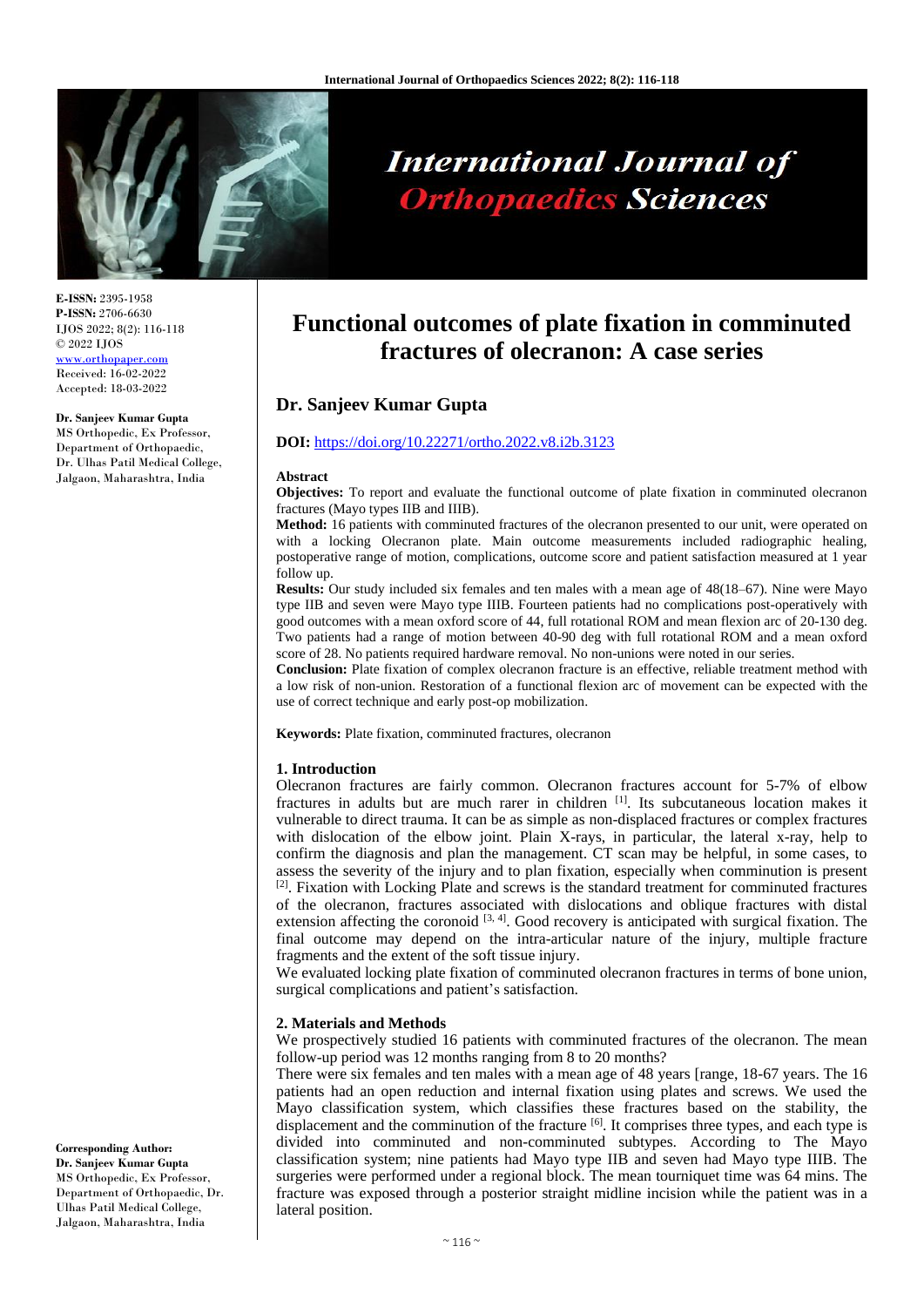#### International Journal of Orthopaedics Sciences [www.orthopaper.com](http://www.orthopaper.com/)

The postero-lateral approach was used to gain access to the olecranon. The C-arm was used intra-operatively to assess the reduction and the congruency of the joint. Care was taken to protect the ulnar nerve throughout the procedure. Cefotaxime was used intravenously, with 1g injected intra-operatively and 1g injected after 8 and 16 h. None of the patients developed a wound infection postoperatively.

All the patients were put in a broad arm sling postoperatively. They were allowed wrist and hand exercise immediately post-operatively. Patients were seen two weeks after the surgery in the outpatient clinic, had a wound check and started gentle elbow exercise.

The outcome was assessed with regard to clinical and radiological findings. We utilized The Oxford elbow scoring system, which has twelve components with five answer options each. Each answer is scored zero to four, with zero corresponding to greater severity. Underlying the twelve components are three spheres: Elbow pain, Elbow function and Social-psychological. Scores are converted to a metric of zero-48 (a lower score corresponding to greater severity)  $[6]$ . Anterior-posterior and lateral elbow radiographs were used during follow-up to evaluate the reduction, union and failure of hardware.

# **3. Results**

These fractures were deemed to be unsuitable for Tension band fixation by virtue of their fracture configuration. There were no infections, wound leakages or wound break-downs reported on any of these cases. The full union was observed in all patients during the follow-up period.

One patient had a grade II open fracture that was debrided and fixed internally at the same time. All operations were performed within seventy-two hours from the initial injury. The majority (15 cases) were performed within 48 h.

A congruent Ulno-humeral articulation was achieved in all the patients; the reduction obtained during surgery was maintained in all cases when seen for follow-up. There were no implant failures.

No complications were noted postoperatively in 15 patients with a mean oxford score of 46. One patient (out of 16), had a transient neuropraxia of the ulnar nerve, which was diagnosed preoperatively and had resolved fully within the first six weeks.

Two patients had a range of motion between 40-90 deg with a full rotational ROM and a mean Oxford score of 28. None of the patients needed hardware removal. The first, a 57 years old female with a Mayo type IIB, developed stiffness with a flexion arc of 45–85 and an oxford score of 23. The second patient was a 34 years old male with a Mayo type IIIB. He was managed with long-term physiotherapy. These two patients had significant comminution of the articular surface. The articular surface fragmentation involved more than 50% of the joint surface. We found these two, in particular, to have more than two, smaller and comminuted intervening fragments in addition to the major fragments and these were not seen in the other 14 patients who did well after the surgery.

After reduction, one patient had a closed comminuted fracture with a 4.7 mm articular defect. At 24 weeks, the fracture had healed fully with a flexion arc of 110 deg and full rotational movements.

# **4. Discussion**

All olecranon fractures are intra-articular and present a challenge when they are multi-fragmented. The outcome of

the surgical treatment always depends directly on the precision of the joint reduction, restoration of mechanical stability that permits prompt mobilization, respect for the soft tissues, and maintaining an intact extensor mechanism [2, 4].

Surgery aims to achieve adequate stability to the fracture and to reconstruct the joint surface to enable range-of-motion exercises in the early postoperative period [7]. A considerable number of the published literature have described positive results with locking-plate in fragmented olecranon fractures [8–10] .

Fyfe *et al*. conducted a biomechanical study on methods of fixation of olecranon fractures and concluded that fragmented osteotomies had the best stability when fixed using the contoured plates [9]. Following that, Gordon *et al*. performed a cadaveric study comparing plating methods on comminuted olecranon fractures  $[11]$ . The study concluded that plate fixation along with an intramedullary screw had the most attainable stability when fixing these fractures. Ramazan *et al*. retrospectively studied 18 cases of comminuted olecranon fractures, type IIB and IIIB, all underwent locking plate fixation<sup>[12]</sup> although those with type IIB fractures had slightly better results when compared with the type IIIB group, the difference was not statistically significant. They recommended an osteosynthesis system for fragmented fractures to guarantee more secured fixation, to provide better joint restoration and to guard against loss of elbow range of motion.

Hardware irritation is often reported with plate fixation and hardware removal rates are reported to be  $0\%$  to 20% in the literature  $[13-15]$ . Painful hardware is more frequent in tensionband wiring than plate fixation and our literature search revealed rates to be from 9% to 91% for the tension band technique [16–22].

Hume and Wiss in 1992 studied the outcomes of plate fixation against tension band wiring in variable patterns of olecranon fractures and found superior results clinically and radiologically with lower complication rate in the plate fixation group [23]. Bailey *et al*. in 2001 evaluated the functional outcome of plate fixation in twenty-five cases of complex olecranon fractures (Mayo type II and III) at an average of thirty-four months 'follow-up. Again, they reported a good or excellent outcome in 94% of patients with a mean DASH and MEPS to score of 10 and 89, respectively [24]. Wilson *et al*. conducted a biomechanical study in 2011 that revealed a considerably greater compression using locking plates than tension band wiring in the fixation of transverse olecranon fractures, both over the whole fracture and specifically at the articular side of the fracture, suggesting a lower risk of post-traumatic osteoarthritis [25]. Bujijze and Kloen evaluated the results of pre-contoured locking plate and intramedullary screw fixation for an acute fragmented olecranon fracture in sixteen patients. At a minimum of twelve months, over ninety percent of the patients had a good or excellent outcome [26]. Anderson *et al*. reported a mean MEPS score of 89, with also over ninety percent good or excellent results, and a mean DASH of 25 at a mean 2.2 years following locking plate fixation for the fixation of comminuted and non-comminuted olecranon fractures. Their study reported the mean flexion contracture was  $13.5$  deg  $^{[27]}$ . Based on the previous biomechanical studies and the published case series, we believe that Plate fixation is mandatory in fragmented, unstable olecranon fractures. Using the pre-contoured locking plates helps to maintain the olecranon height and restore the articular arc, which is very important to avoid flexion-extension stiffness and enable